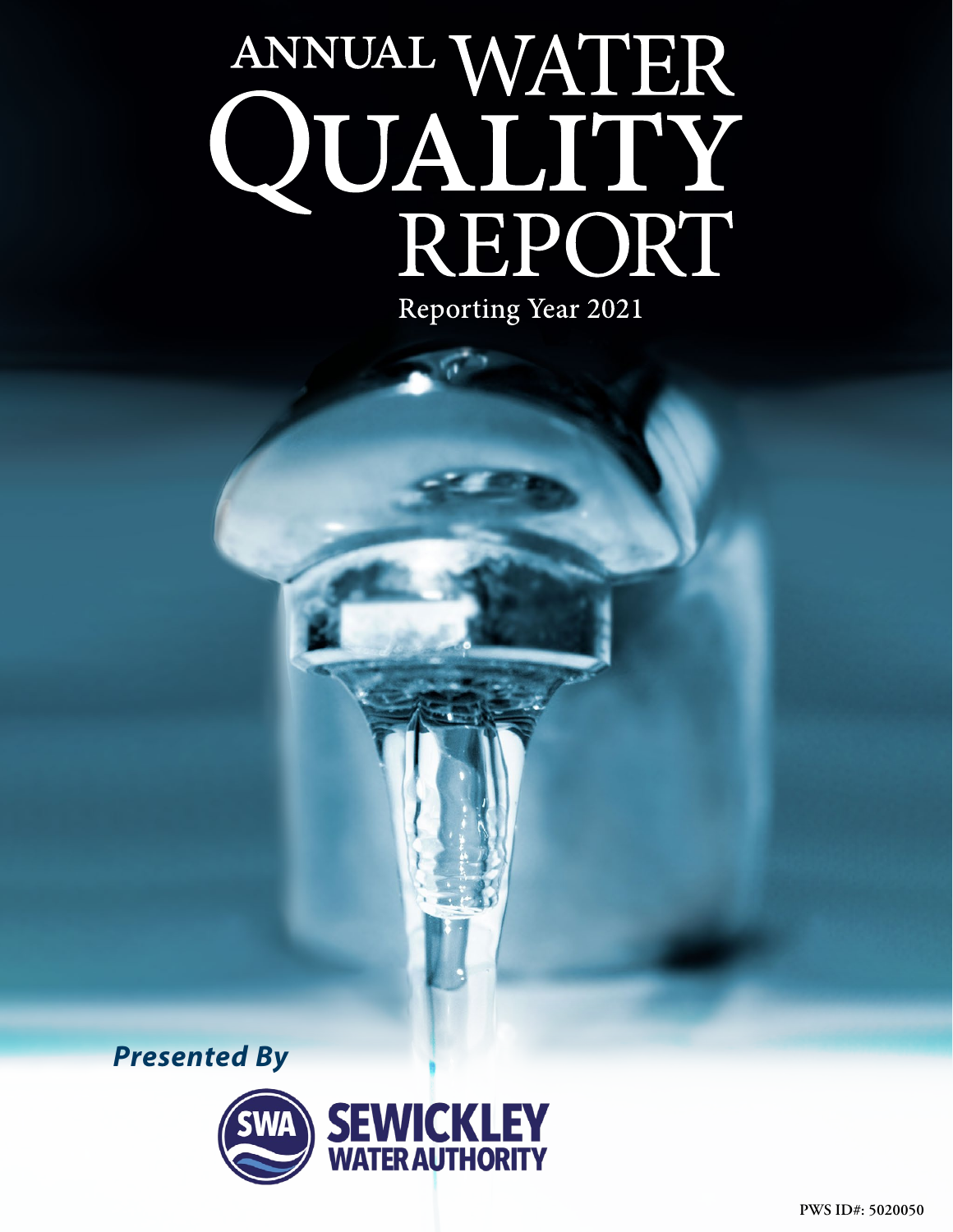

# **We've Come a Long Way**

nce again, we are proud to present our annual water quality report covering the period between January 1 and December 31, 2021. In a matter of only a few decades, drinking water has become exponentially safer and more reliable than at any other point in human history. Our exceptional staff continues to work hard every day—at all hours—to deliver the highest-quality drinking water without interruption. Although the challenges ahead are many, we feel that by relentlessly investing in customer outreach and education, new treatment technologies, system upgrades, and training, the payoff will be reliable, high-quality tap water delivered to you and your family.

**know the worth of water.**

 $99 -$ 

*—Benjamin Franklin*

# **Safeguard Your Drinking Water**

Protection of drinking water is everyone's responsibility. You can help protect your community's drinking water source in several ways:

- Eliminate excess use of lawn and garden fertilizers and pesticides. They contain hazardous chemicals that can reach your drinking water source.
- Pick up after your pets.
- If you have your own septic system, properly maintain it to reduce leaching to water sources, or consider connecting to a public water system. **When the well is dry, we**
- Dispose of chemicals properly; take used motor oil to a recycling center.
- Volunteer in your community. Find a watershed or wellhead protection organization in your community and volunteer to help. If there are no active groups, consider starting one. Use U.S. EPA's Adopt Your Watershed to locate groups in your community.
- Organize a storm drain stenciling project with others in your neighborhood. Stencil a message next to the street drain reminding people: "Dump No Waste – Drains to River" or "Protect Your Water." Produce and distribute a flyer for households to remind residents that storm drains dump directly into your local water body.

# **Important Health Information**

Some people may be more vulnerable to contaminants<br>In drinking water than the general population. Immunocompromised persons such as persons with cancer undergoing chemotherapy, persons who have undergone organ transplants, people with HIV/AIDS or other immune system disorders, some elderly, and infants may be particularly at risk

from infections. These people should seek advice about drinking water from their health care providers. The U.S. EPA/CDC (Centers for Disease Control and Prevention) guidelines on appropriate means to lessen the risk of infection by *cryptosporidium* and other microbial contaminants are available from the Safe Drinking Water Hotline at (800) 426-4791 or online at: [http://water.epa.gov/](http://water.epa.gov/drink/hotline) [drink/hotline](http://water.epa.gov/drink/hotline).

## **Community Water Fluoridation**

The safety and benefits of fluoride<br>are well documented. For over 70 years, U.S. citizens have benefited from drinking water containing fluoride, leading to better dental health. Drinking fluoridated water keeps the teeth strong and has reduced tooth decay by approximately 25% in children and adults.



Over the past several decades, there have been major improvements in oral health. Still, tooth decay remains one of the most common chronic diseases of childhood. Community water fluoridation has been identified as the most cost-effective method of delivering fluoride to all members of the community, regardless of

age, educational attainment, or income level.

Nearly all water contains some fluoride, but usually not enough to help prevent tooth decay or cavities. Public water systems can add the right amount of fluoride to the local drinking water to prevent tooth decay.

Community water fluoridation is recommended by nearly all public health, medical, and dental organizations in the U.S. Because of its contribution to the dramatic decline in tooth decay, the Centers for Disease Control and Prevention (CDC) named community water fluoridation one of the greatest public health achievements of the 20th century. (Courtesy of CDC: [cdc.gov/fluoridation](http://cdc.gov/fluoridation))

# **Community Participation**

You are invited to participate in our public forum and voice<br>your concerns about your drinking water. We typically<br>most the third Thursday of soch month with the quantity meet the third Thursday of each month, with the exception of November, at 7:00 p.m., at the Water Treatment Plant, 900 Ohio River Blvd. Sewickley, PA. Please check online at: [www.](http://www.sewickleywater.org) [sewickleywater.org](http://www.sewickleywater.org) for our full meeting schedule.

QUESTIONS? For more information about this report, or for any questions relating to your drinking water, please contact General Manager Mark Brooks at (412) 741- 9180, or by email at: [mbrooks@sewickleywater.org](mailto:mbrooks@sewickleywater.org).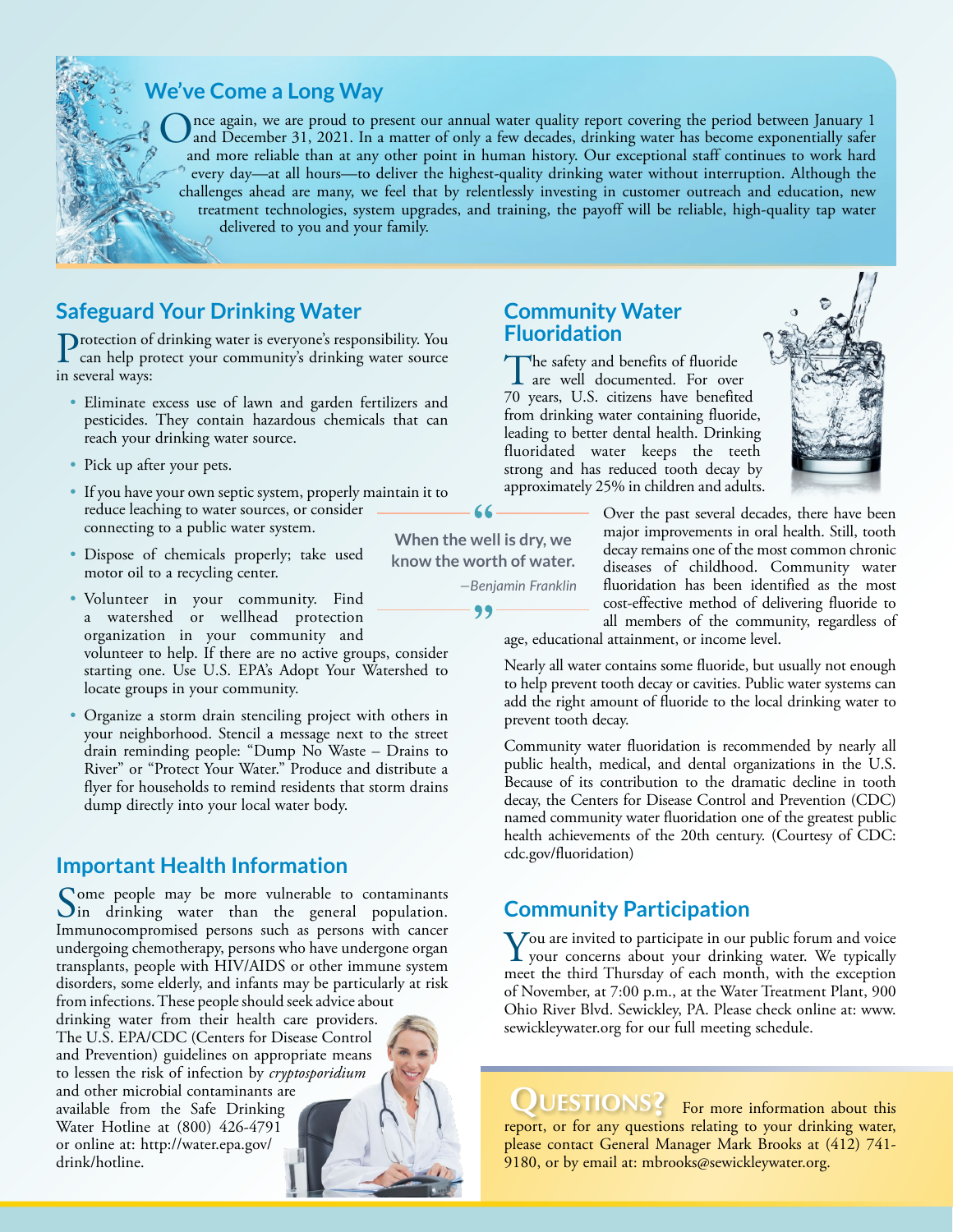## **Where Does My Water Come From?**

The Authority obtains water from two wells located<br>on the Water Treatment Plant property at 900<br>Obtain Plant, in Clan Orbanna Banauch and a Ohio River Blvd. in Glen Osborne Borough and a intake crib under the river bed of the Ohio River. All three water sources are groundwater sources free of any influence by surface water. All water is drawn

from an aquifer which is under and adjacent to the Ohio River and is comprised of prolific water bearing coarse sand and gravel.



## **Substances That Could Be in Water**

To ensure that tap water is safe to drink, the U.S. EPA and<br>DEP prescribe regulations limiting the amount of certain contaminants in water provided by public water systems. U.S. Food and Drug Administration and DEP regulations establish limits for contaminants in bottled water, which must provide the same protection for public health. Drinking water, including bottled water, may reasonably be expected to contain at least small amounts of some contaminants. The presence of these contaminants does not necessarily indicate that the water poses a health risk.

The sources of drinking water (both tap water and bottled water) include rivers, lakes, streams, ponds, reservoirs, springs, and wells. As water travels over the surface of the land or through the ground, it dissolves naturally occurring minerals, in some cases, radioactive material, and substances resulting from the presence of animals or from human activity. Substances that may be present in source water include:

Microbial Contaminants, such as viruses and bacteria, which may come from sewage treatment plants, septic systems, agricultural livestock operations, or wildlife;

Inorganic Contaminants, such as salts and metals, which can be naturally occurring or may result from urban stormwater runoff, industrial or domestic wastewater discharges, oil and gas production, mining, or farming;

Pesticides and Herbicides, which may come from a variety of sources such as agriculture, urban stormwater runoff, and residential uses;

Organic Chemical Contaminants, including synthetic and volatile organic chemicals, which are by-products of industrial processes and petroleum production and may also come from gas stations, urban stormwater runoff, and septic systems;

Radioactive Contaminants, which can be naturally occurring or may be the result of oil and gas production and mining activities.

For more information about contaminants and potential health effects, call the U.S. EPA's Safe Drinking Water Hotline at (800) 426-4791.

## **What are PFAS?**

Per- and polyfluoroalkyl substances (PFAS) are a group of manufactured chemicals used worldwide since the 1950s to make fluoropolymer coatings and products that resist heat, oil, stains, grease, and water. During production and use, PFAS can migrate into the soil, water, and air. Most PFAS do not break down; they remain in the environment, ultimately finding their way into drinking water. Because of their widespread use and their persistence in the environment, PFAS are found all over the world at low levels. Some PFAS can build up in people and animals with repeated exposure over time.

The most commonly studied PFAS are perfluorooctanoic acid (PFOA) and perfluorooctane sulfonic acid (PFOS). PFOA and PFOS have been phased out of production and use in the United States, but other countries may still manufacture and use them.

Some products that may contain PFAS include:

- Some grease-resistant paper, fast food containers/wrappers, microwave popcorn bags, pizza boxes
- Nonstick cookware
- Stain-resistant coatings used on carpets, upholstery, and other fabrics
- Water-resistant clothing
- Personal care products (shampoo, dental floss) and cosmetics (nail polish, eye makeup)
- Cleaning products
- Paints, varnishes, and sealants

Even though recent efforts to remove PFAS have reduced the likelihood of exposure, some products may still contain them. If you have questions or concerns about products you use in your home, contact the Consumer Product Safety Commission at (800) 638-2772. For a more detailed discussion on PFAS, please visit: [https://www.atsdr.cdc.gov/pfas/index.html.](https://www.atsdr.cdc.gov/pfas/index.html)

## **Lead in Home Plumbing**

If present, elevated levels of lead can cause serious<br>health problems, especially for pregnant women and<br>www.particless.com/indianally/seriousf present, elevated levels of lead can cause serious young children. Lead in drinking water is primarily from materials and components associated with service lines and home plumbing. We are responsible for providing highquality drinking water, but we cannot control the variety of materials used in plumbing components. When your water has been sitting for several hours, you can minimize the potential for lead exposure by flushing your tap for 30 seconds to 2 minutes before using water for drinking or cooking. If you are concerned about lead in your water, you may wish to have your water tested. Information on lead in drinking water, testing methods, and steps you can take to minimize exposure is available from the Safe Drinking Water Hotline at (800) 426-4791 or online at: [www.epa.](http://www.epa.gov/safewater/lead) [gov/safewater/lead](http://www.epa.gov/safewater/lead).